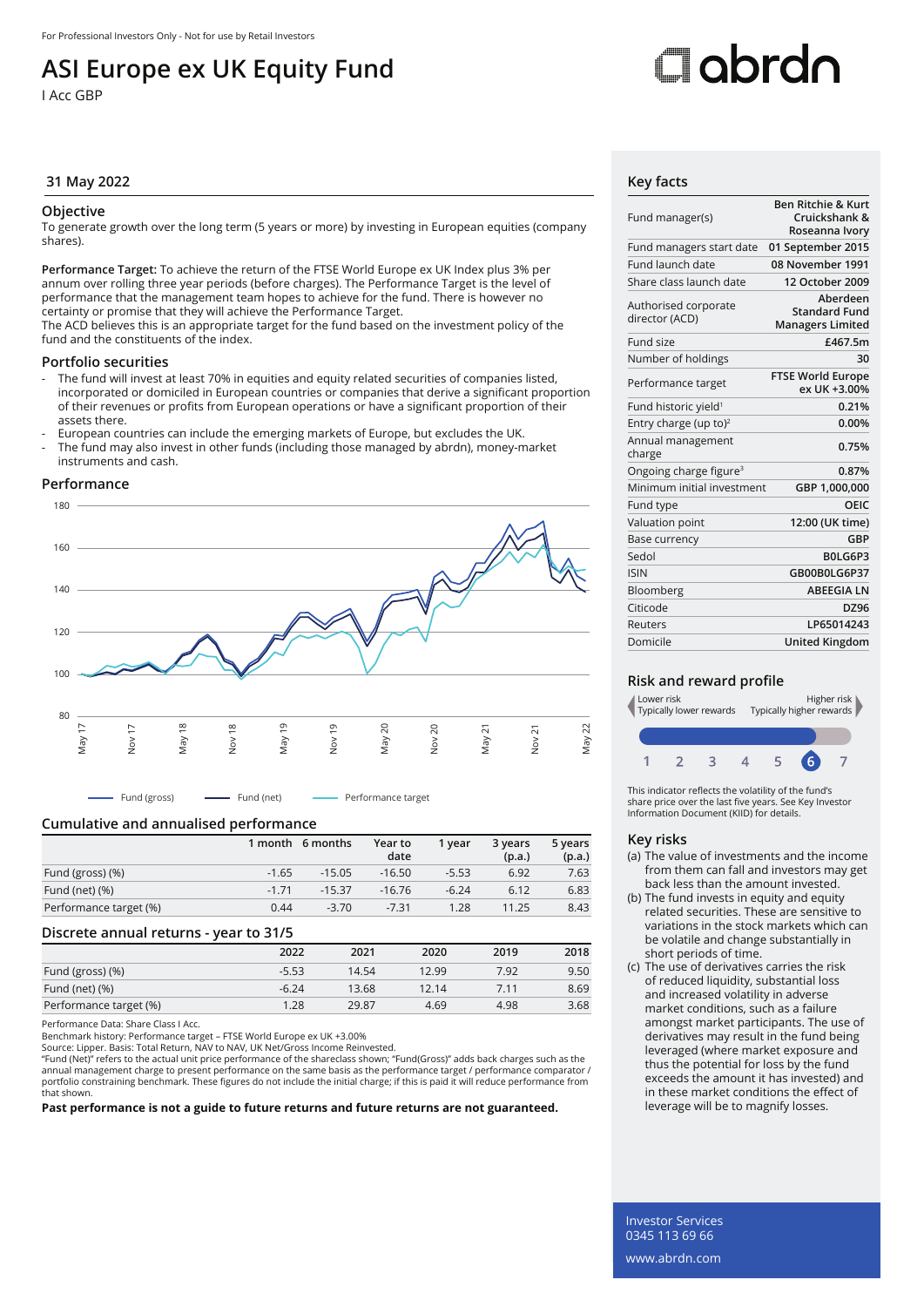#### **Management process**

- The management team use their discretion (active management) to maintain a diverse asset mix at country, sector and stock level.
- Their primary focus is on stock selection using research techniques to select individual holdings. The research process is focused on finding high quality companies at attractive valuations that can be held for the long term.
- In seeking to achieve the Performance Target, the FTSE World Europe ex UK Index is used as a reference point for portfolio construction and as a basis for setting risk constraints. The expected variation ('tracking error') between the returns of the fund and the index is not ordinarily expected to exceed 9%. Due to the active nature of the management process, the fund's performance profile may deviate significantly from that of the index over the long term.

#### **Top Ten Holdings**

### **Sector (%)**

| <b>ASML Holding NV</b>          | 7.2  |
|---------------------------------|------|
| Novo Nordisk A/S                | 6.4  |
| Nestle SA                       | 4.8  |
| Pernod Ricard SA                | 4.5  |
| Deutsche Boerse AG              | 4.4  |
| <b>Ubisoft Entertainment SA</b> | 4.3  |
| Adyen NV                        | 4.2  |
| Orsted AS                       | 3.7  |
| Allfunds Group Plc              | 3.4  |
| Straumann Holding AG            | 3.4  |
| Assets in top ten holdings      | 46.3 |

| Information Technology | 20.61<br><b>Service Control</b>                                                                                               |
|------------------------|-------------------------------------------------------------------------------------------------------------------------------|
| Health Care            | 16.01<br>the control of the control of the                                                                                    |
| Consumer Staples       | 14.41<br><b>Contract Contract Contract Contract Contract Contract Contract Contract Contract Contract Contract Contract C</b> |
| Financials             | 13.9 I<br><b>Service Service</b>                                                                                              |
| Industrials            | 13.51<br><u> Tanzania (</u>                                                                                                   |
| Communication Services | $6.9$ $\blacksquare$                                                                                                          |
| Consumer Discretionary | 5.4 <sub>1</sub><br>$\sim$                                                                                                    |
| Utilities              | $3.6$ $\blacksquare$                                                                                                          |
| Other                  | $2.8$ $\blacksquare$                                                                                                          |
| Cash                   | 2.9                                                                                                                           |

#### **Risk stats**

| Beta <sup>^</sup>              | 0.86  |
|--------------------------------|-------|
| Fund Volatility <sup>^</sup>   | 14.76 |
| Index Volatility <sup>^</sup>  | 15.27 |
| Information Ratio <sup>^</sup> | 0.04  |
| R-Squared <sup>^</sup>         | 0.78  |
| Sharpe Ratio <sup>^</sup>      | 0.51  |
| Tracking Error <sup>^</sup>    | 7.19  |
|                                |       |

Source : abrdn. ^ Three year annualised.

#### **Derivative usage**

- The fund may use derivatives to reduce risk, reduce cost and/or generate additional income or growth consistent with the risk profile of the fund ('Efficient Portfolio Management').
- Derivative usage in the fund is expected to be very limited. Where derivatives are used, this would mainly be in response to significant inflows into the fund so that in these instances, cash can be invested while maintaining the fund's existing allocations to company shares.

#### **Country (%)**

| France                   | 20.81<br><b>Service Service</b>                                                                                                          |
|--------------------------|------------------------------------------------------------------------------------------------------------------------------------------|
| Netherlands              | 16.1                                                                                                                                     |
| Germany                  | 13.1 <sub>1</sub><br><b>Service State</b>                                                                                                |
| Switzerland              | 12.31<br>$\mathcal{L}^{\text{max}}_{\text{max}}$ and $\mathcal{L}^{\text{max}}_{\text{max}}$ and $\mathcal{L}^{\text{max}}_{\text{max}}$ |
| Denmark                  | 9.81<br><b>Service Service</b>                                                                                                           |
| United States of America | 8.8 <sub>1</sub>                                                                                                                         |
| United Kingdom           | $3.3 \blacksquare$                                                                                                                       |
| Belgium                  | 3.0 <sub>1</sub><br><b>College</b>                                                                                                       |
| Other                    | 9.9                                                                                                                                      |
| Cash                     | 2.9                                                                                                                                      |

Source : abrdn 31/05/2022

Figures may not always sum to 100 due to rounding.